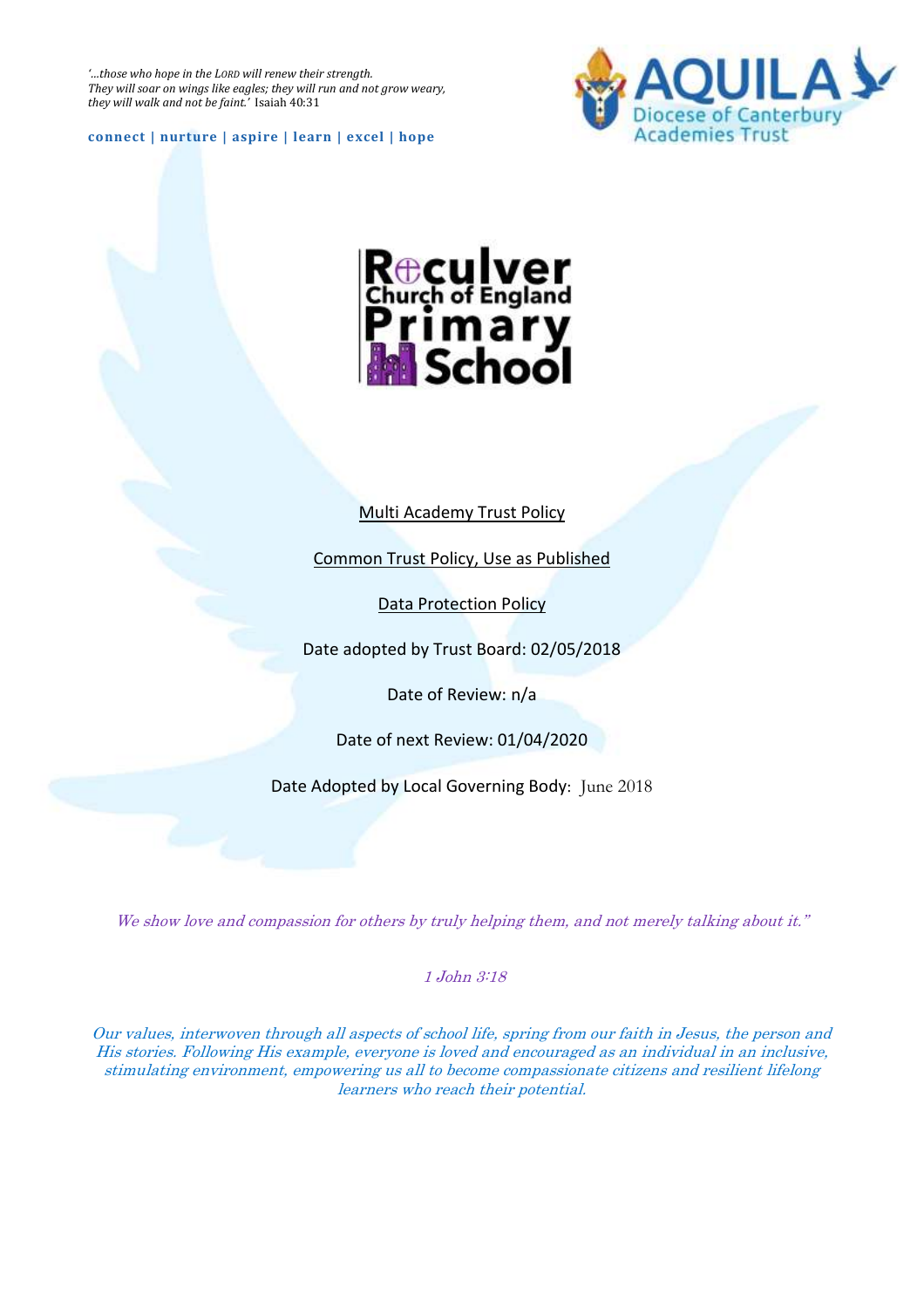# **Contents**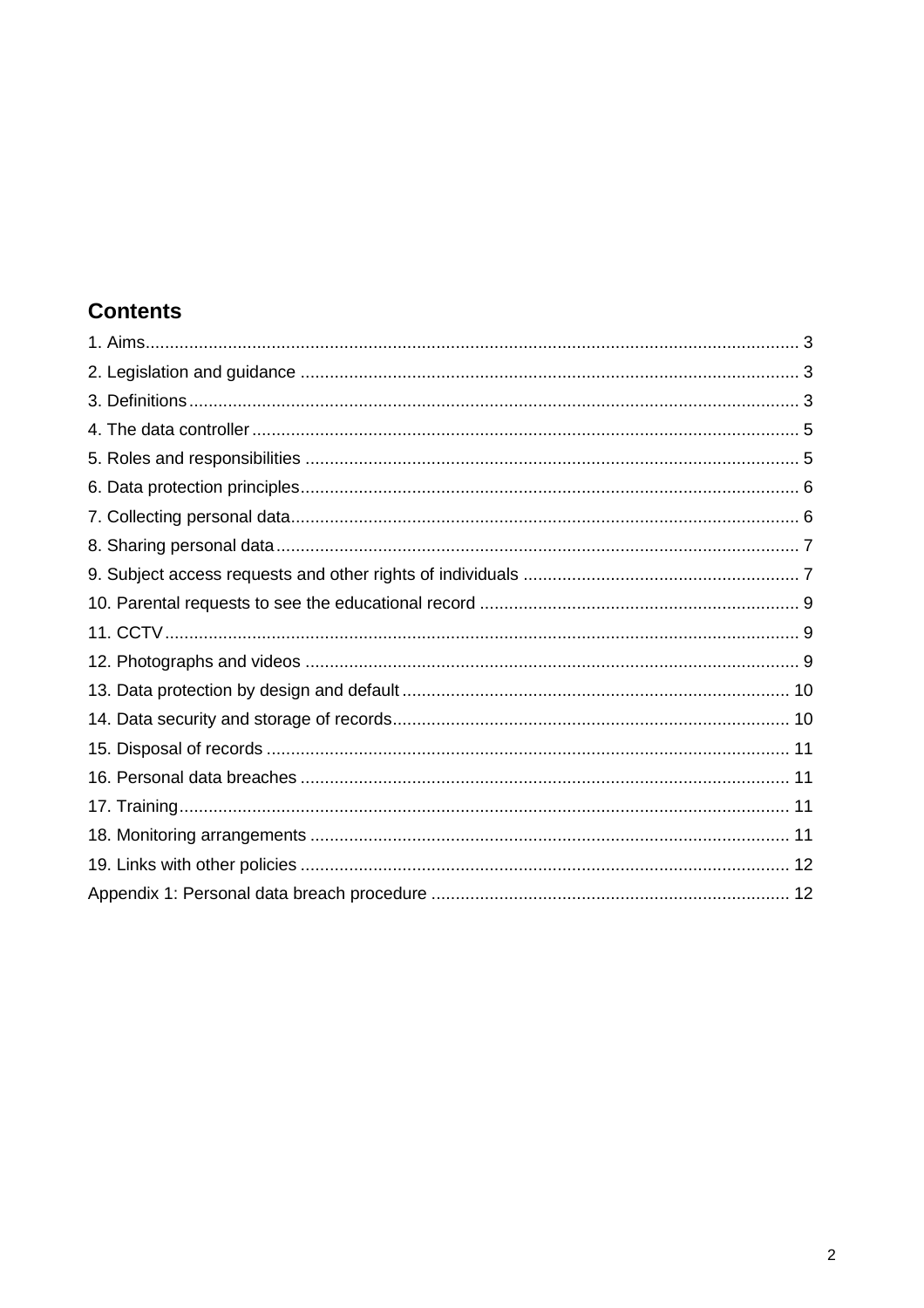## **1. Aims**

### *"Peace be within your walls and security within your towers!" Psalm 122:7*

Aquila, The Diocese of Canterbury Multi Academies Trust (Hereafter referred to as the Trust) aims to ensure that all personal data collected about staff, pupils, parents, governors, visitors and other individuals is collected, stored and processed in accordance with the [General Data Protection](http://data.consilium.europa.eu/doc/document/ST-5419-2016-INIT/en/pdf)  [Regulation \(GDPR\)](http://data.consilium.europa.eu/doc/document/ST-5419-2016-INIT/en/pdf) and the expected provisions of the Data Protection Act 2018 (DPA 2018) as set out in the [Data Protection Bill.](https://publications.parliament.uk/pa/bills/cbill/2017-2019/0153/18153.pdf)

The basis of this policy is written by the Trust with our value of Connect at its heart. Each school will personalise this document to reflect some local operational decisions and processes.

The policy applies to all personal data, regardless of whether it is in paper or electronic format and in all of our member academies and with the Trust central team.

Please note that any reference to a school in this document means an academy supported by the Trust.

## **2. Legislation and guidance**

This policy meets the requirements of the GDPR and the expected provisions of the DPA 2018. It is based on guidance published by the Information Commissioner's Office (ICO) on the [GDPR](https://ico.org.uk/for-organisations/guide-to-the-general-data-protection-regulation-gdpr/) and the ICO's [code of practice for subject access requests.](https://ico.org.uk/media/for-organisations/documents/2014223/subject-access-code-of-practice.pdf)

It meets the requirements of the [Protection of Freedoms Act 2012](https://www.legislation.gov.uk/ukpga/2012/9/part/1/chapter/2) when referring to our use of biometric data.

It also reflects the ICO's [code of practice](https://ico.org.uk/media/for-organisations/documents/1542/cctv-code-of-practice.pdf) for the use of surveillance cameras and personal information.

In addition, this policy complies with our funding agreement and articles of association.

## **3. Definitions**

| <b>Term</b>   | <b>Definition</b>                                                                                                                                          |
|---------------|------------------------------------------------------------------------------------------------------------------------------------------------------------|
| Personal data | Any information relating to an identified, or<br>identifiable, individual.<br>This may include the individual's:<br>Name (including initials)<br>$\bullet$ |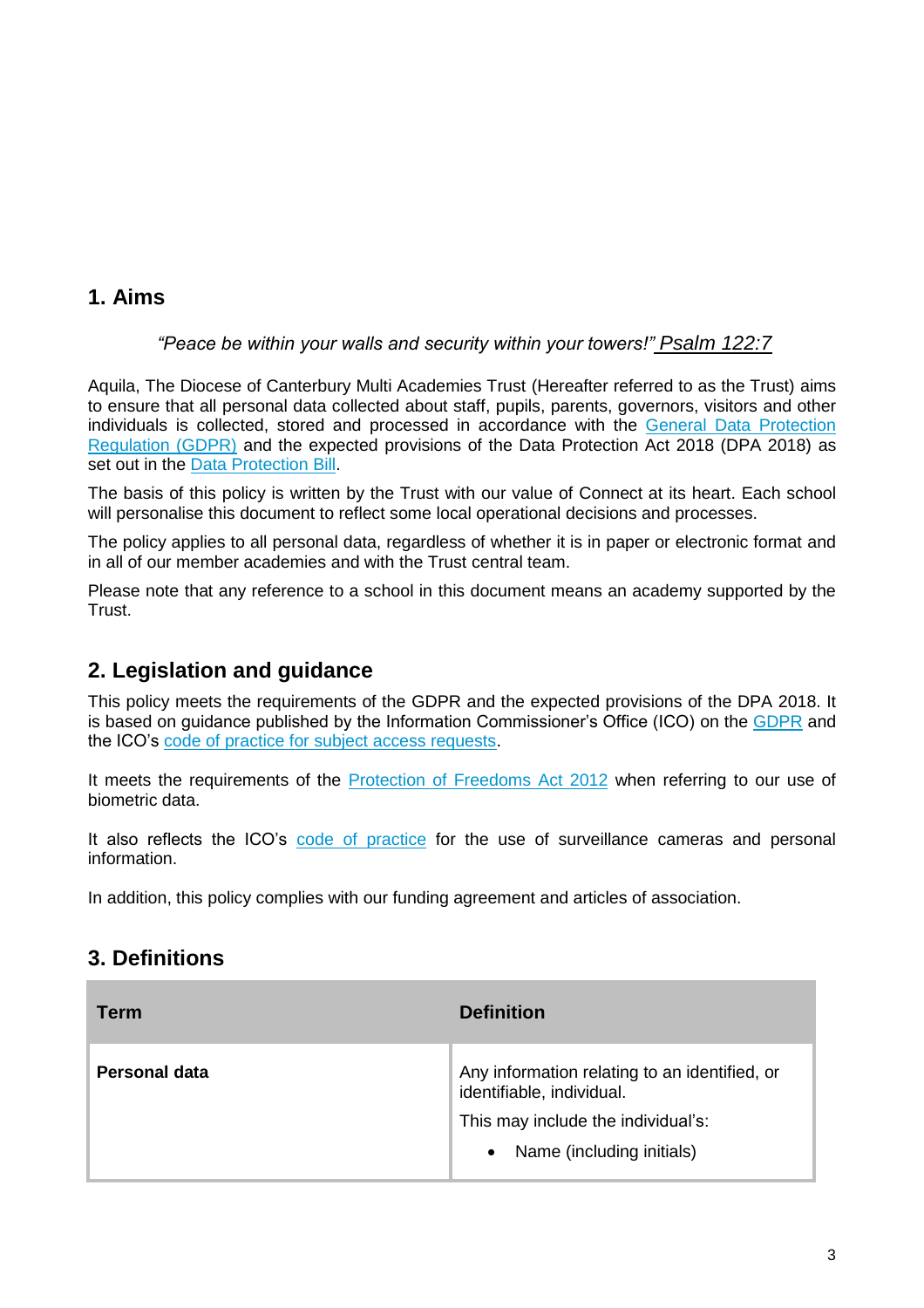|                                     | Identification number                                                                                                                                                                                                            |
|-------------------------------------|----------------------------------------------------------------------------------------------------------------------------------------------------------------------------------------------------------------------------------|
|                                     | Location data                                                                                                                                                                                                                    |
|                                     | Online identifier, such as a username                                                                                                                                                                                            |
|                                     | It may also include factors specific to the<br>individual's physical, physiological, genetic,<br>mental, economic, cultural or social identity.                                                                                  |
| Special categories of personal data | Personal data which is more sensitive and so<br>needs more protection, including information<br>about an individual's:                                                                                                           |
|                                     | Racial or ethnic origin                                                                                                                                                                                                          |
|                                     | Political opinions                                                                                                                                                                                                               |
|                                     | Religious or philosophical beliefs                                                                                                                                                                                               |
|                                     | Trade union membership                                                                                                                                                                                                           |
|                                     | Genetics                                                                                                                                                                                                                         |
|                                     | Biometrics (such as fingerprints, retina<br>and iris patterns), where used for<br>identification purposes                                                                                                                        |
|                                     | Health - physical or mental                                                                                                                                                                                                      |
|                                     | Sex life or sexual orientation                                                                                                                                                                                                   |
| <b>Processing</b>                   | Anything done to personal data, such as<br>collecting, recording, organising, structuring,<br>storing, adapting, altering, retrieving, using,<br>disseminating, erasing or destroying.<br>Processing can be automated or manual. |
| Data subject                        | The identified or identifiable individual whose<br>personal data is held or processed.                                                                                                                                           |
| Data controller                     | A person or organisation that determines the<br>purposes and the means of processing of<br>personal data.                                                                                                                        |
| Data processor                      | A person or other body, other than an<br>employee of the data controller, who<br>processes personal data on behalf of the data<br>controller.                                                                                    |
| Personal data breach                | A breach of security leading to the accidental<br>or unlawful destruction, loss, alteration,<br>unauthorised disclosure of, or access to<br>personal data.                                                                       |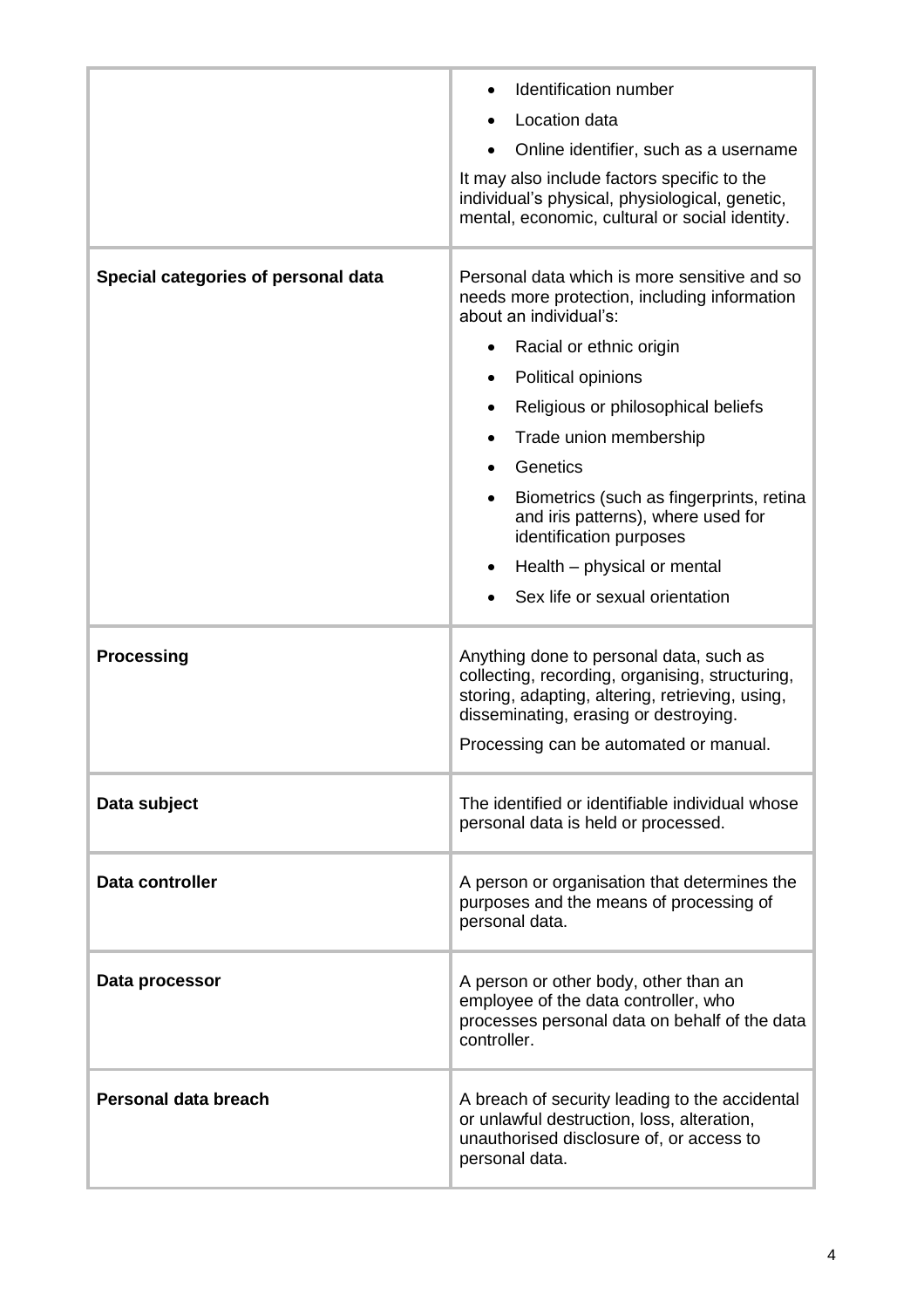# **4. The data controller**

Our school's process personal data relating to parents, pupils, staff, governors, visitors and others, and are therefore a data controller.

The Trust is registered as a data controller with the ICO and will renew this registration annually or as otherwise legally required.

# **5. Roles and responsibilities**

This policy applies to **all staff** employed by our Trust, and to external organisations or individuals working on our behalf. Staff who do not comply with this policy may face disciplinary action.

### **5.1 The Trust**

The Board of Trustees and the Trust Central Team hold a duty to ensure the Trust centrally and each school adheres to the relevant data protection obligations and is making all reasonable steps to secure the data and information held at trust and local level.

### **5.2 The Local Governing Body**

The Local Governing Body (LGB) has responsibility for ensuring that their school complies with all relevant data protection obligations.

### **5.3 Data protection officer**

The data protection officer (DPO) is responsible for overseeing the implementation of this policy, monitoring our compliance with data protection law, and developing related policies and guidelines where applicable.

They will provide an annual report of their activities directly to the LGB and, where relevant, report to the board their advice and recommendations on school data protection issues.

The DPO is also the first point of contact for individuals whose data the school processes, and for the ICO.

Full details of the DPO's responsibilities are set out in their job description.

The DPO in our Trust is Tracey Howard and is contactable via 01303 297020 [thoward@diocant](mailto:thoward@diocant-aquila.org)[aquila.org](mailto:thoward@diocant-aquila.org)

### **5.4 Headteacher**

The headteacher acts as the representative of the data controller on a day-to-day basis.

### **5.5 All staff**

Staff are responsible for:

- Collecting, storing and processing any personal data in accordance with this policy
- Informing the school of any changes to their personal data, such as a change of address
- Contacting the DPO in the following circumstances:
	- $\circ$  With any questions about the operation of this policy, data protection law, retaining personal data or keeping personal data secure
	- $\circ$  If they have any concerns that this policy is not being followed
	- $\circ$  If they are unsure whether or not they have a lawful basis to use personal data in a particular way
	- o If they need to rely on or capture consent, draft a privacy notice, deal with data protection rights invoked by an individual, or transfer personal data outside the European Economic Area
	- $\circ$  If there has been a data breach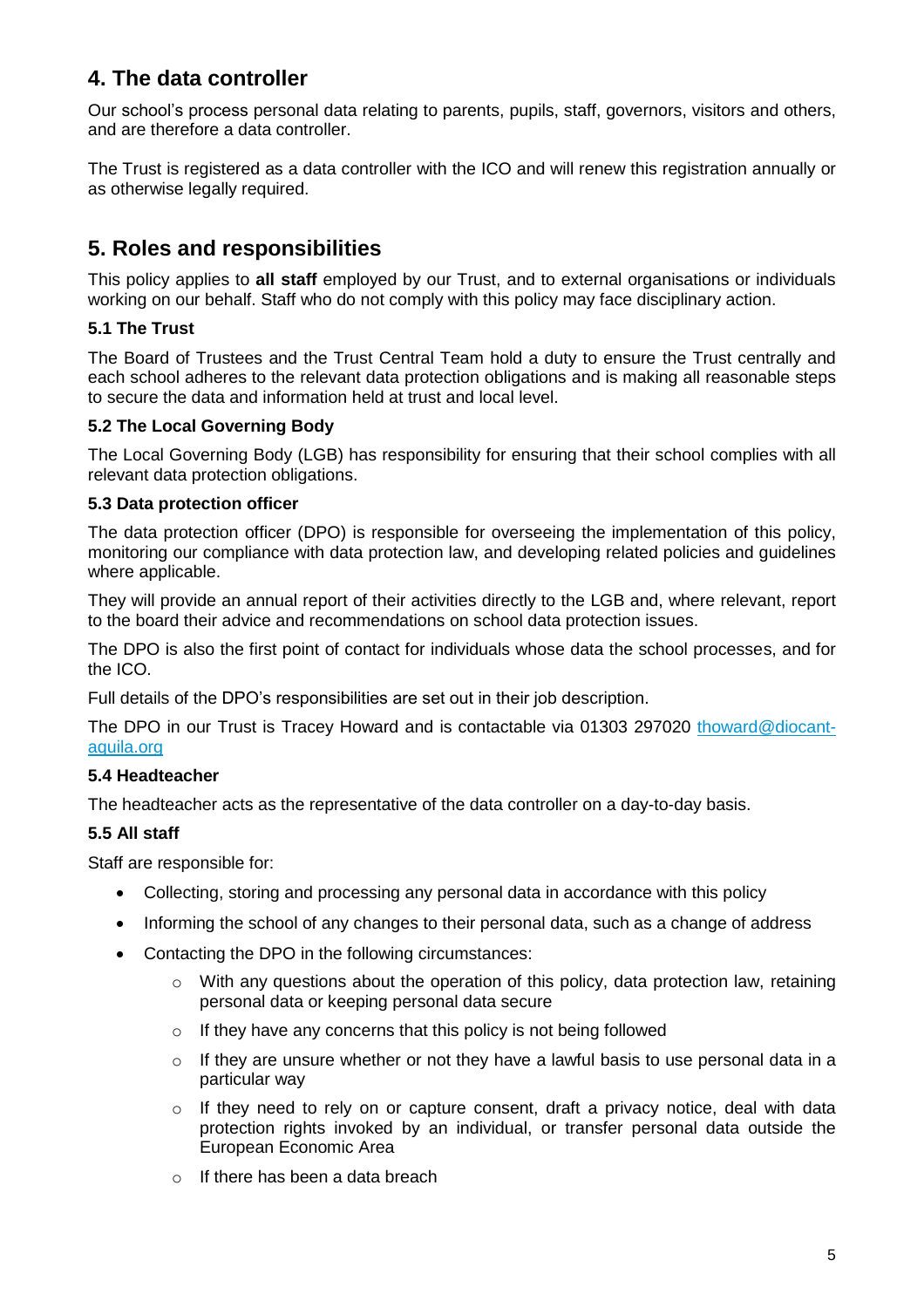- o Whenever they are engaging in a new activity that may affect the privacy rights of individuals
- $\circ$  If they need help with any contracts or sharing personal data with third parties

## **6. Data protection principles**

The GDPR is based on data protection principles that our academies must comply with.

The principles say that personal data must be:

- Processed lawfully, fairly and in a transparent manner
- Collected for specified, explicit and legitimate purposes
- Adequate, relevant and limited to what is necessary to fulfil the purposes for which it is processed
- Accurate and, where necessary, kept up to date
- Kept for no longer than is necessary for the purposes for which it is processed
- Processed in a way that ensures it is appropriately secure

This policy sets out how the school aims to comply with these principles.

# **7. Collecting personal data**

### **7.1 Lawfulness, fairness and transparency**

We will only process personal data where we have one of 6 'lawful bases' (legal reasons) to do so under data protection law:

- The data needs to be processed so that the school can **fulfil a contract** with the individual, or the individual has asked the school to take specific steps before entering into a contract
- The data needs to be processed so that the school can **comply with a legal obligation**
- The data needs to be processed to ensure the **vital interests** of the individual e.g. to protect someone's life
- The data needs to be processed so that the school, as a public authority, can perform a task **in the public interest,** and carry out its official functions
- The data needs to be processed for the **legitimate interests** of the school or a third party (provided the individual's rights and freedoms are not overridden)
- The individual (or their parent/carer when appropriate in the case of a pupil) has freely given clear **consent**

For special categories of personal data, we will also meet one of the special category conditions for processing which are set out in the GDPR and Data Protection Act 2018.

If we offer online services to pupils, such as classroom apps, and we intend to rely on consent as a basis for processing, we will get parental consent (except for online counselling and preventive services).

### **7.2 Limitation, minimisation and accuracy**

We will only collect personal data for specified, explicit and legitimate reasons. We will explain these reasons to the individuals when we first collect their data.

If we want to use personal data for reasons other than those given when we first obtained it, we will inform the individuals concerned before we do so, and seek consent where necessary.

Staff must only process personal data where it is necessary in order to do their jobs.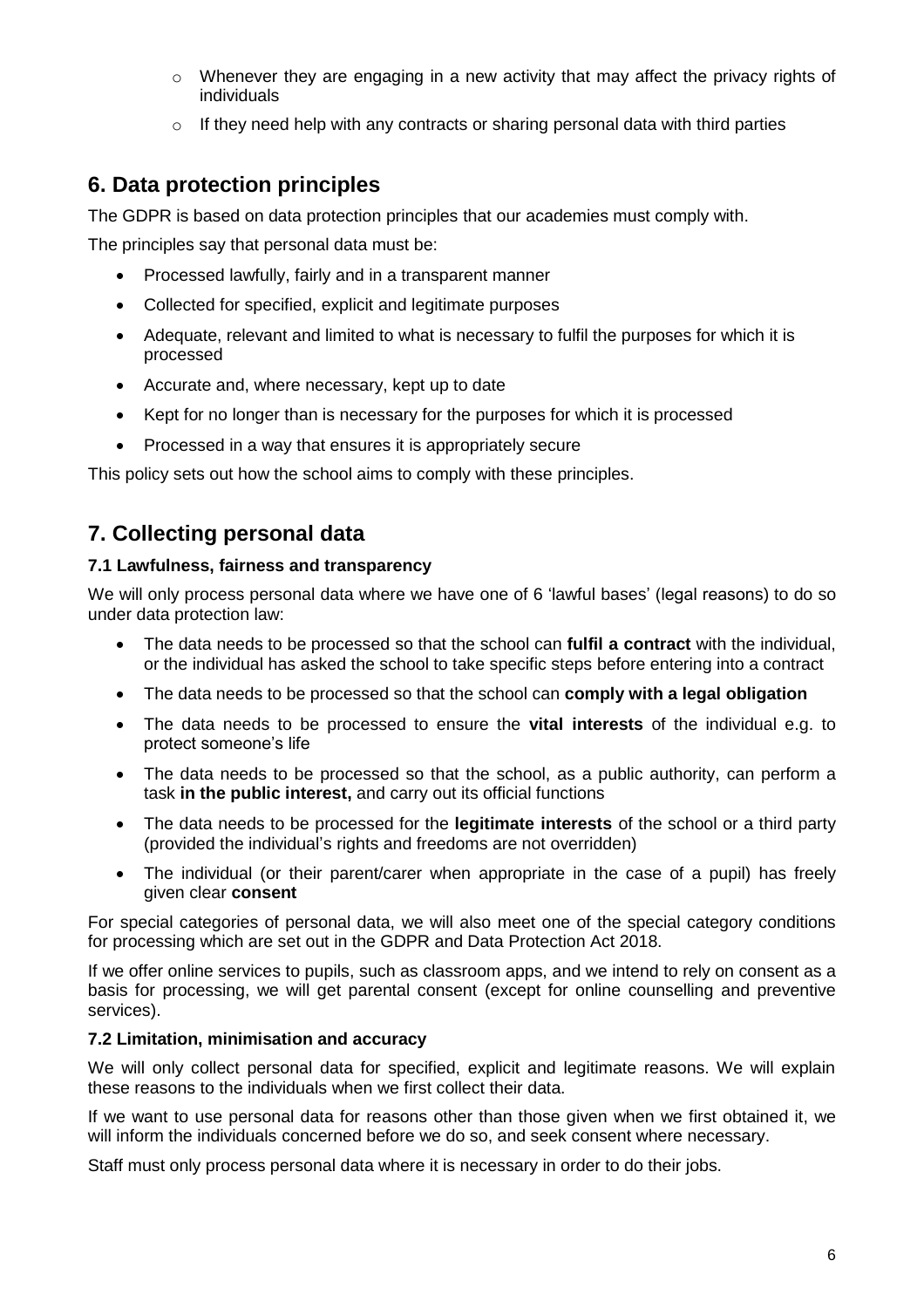When staff no longer need the personal data they hold, they must ensure it is deleted or anonymised. This will be done in accordance with the school's record retention schedule.

## **8. Sharing personal data**

We will not normally share personal data with anyone else, but may do so where:

- There is an issue with a pupil or parent/carer that puts the safety of our staff at risk
- We need to liaise with other agencies we will seek consent as necessary before doing this
- Our suppliers or contractors need data to enable us to provide services to our staff and pupils – for example, IT companies. When doing this, we will:
	- o Only appoint suppliers or contractors which can provide sufficient guarantees that they comply with data protection law
	- $\circ$  Establish a data sharing agreement with the supplier or contractor, either in the contract or as a standalone agreement, to ensure the fair and lawful processing of any personal data we share
	- $\circ$  Only share data that the supplier or contractor needs to carry out their service, and information necessary to keep them safe while working with us

We will also share personal data with law enforcement and government bodies where we are legally required to do so, including for:

- The prevention or detection of crime and/or fraud
- The apprehension or prosecution of offenders
- The assessment or collection of tax owed to HMRC
- In connection with legal proceedings
- Where the disclosure is required to satisfy our safeguarding obligations
- Research and statistical purposes, as long as personal data is sufficiently anonymised or consent has been provided

We may also share personal data with emergency services and local authorities to help them to respond to an emergency situation that affects any of our pupils or staff.

Where we transfer personal data to a country or territory outside the European Economic Area, we will do so in accordance with data protection law.

### **9. Subject access requests and other rights of individuals**

#### **9.1 Subject access requests**

Individuals have a right to make a 'subject access request' to gain access to personal information that the school holds about them. This includes:

- Confirmation that their personal data is being processed
- Access to a copy of the data
- The purposes of the data processing
- The categories of personal data concerned
- Who the data has been, or will be, shared with
- How long the data will be stored for, or if this isn't possible, the criteria used to determine this period
- The source of the data, if not the individual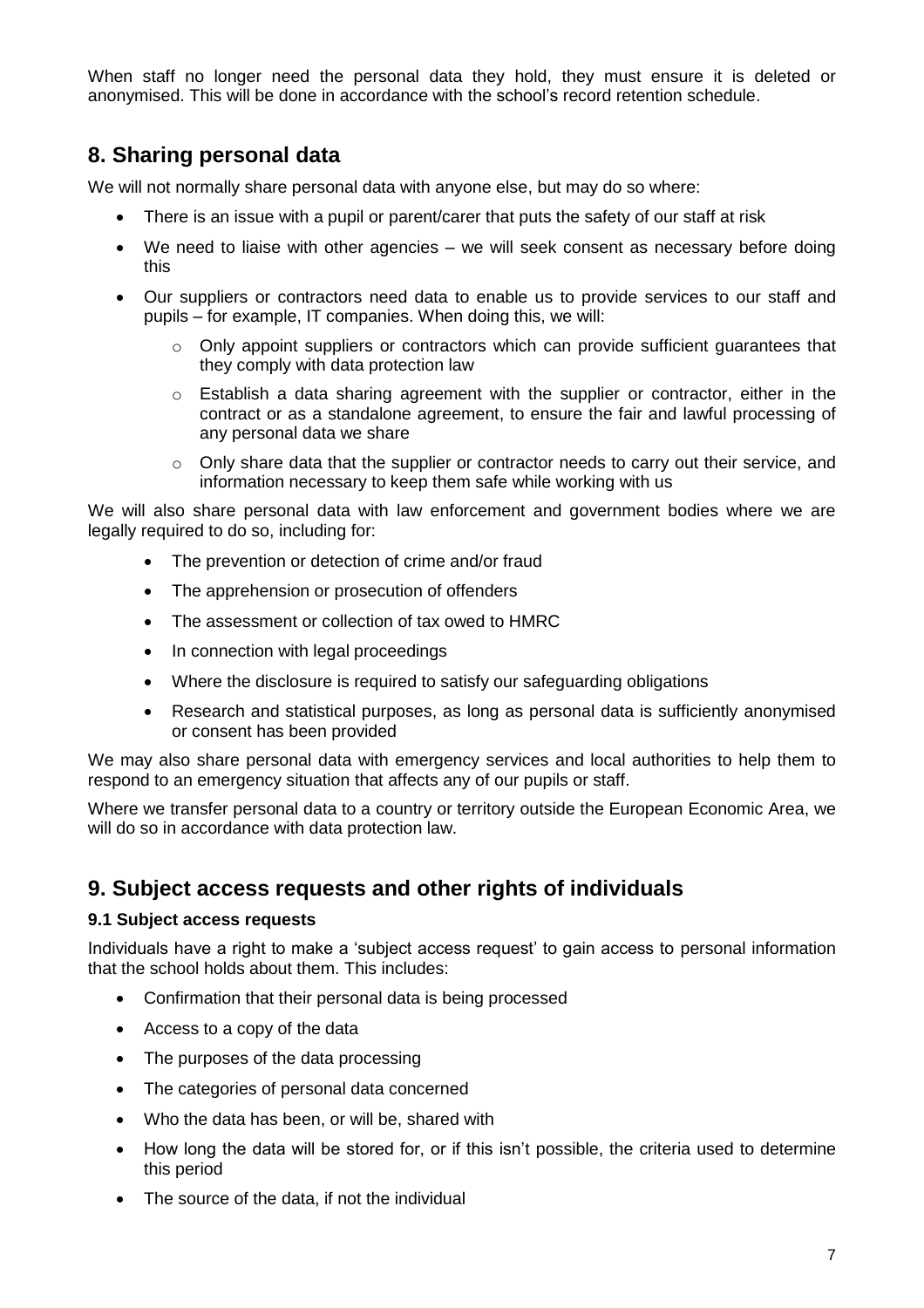Whether any automated decision-making is being applied to their data, and what the significance and consequences of this might be for the individual

Subject access requests must be submitted in writing, either by letter, email or fax to the DPO. They should include:

- Name of individual
- Correspondence address
- Contact number and email address
- Details of the information requested

If staff receive a subject access request they must immediately forward it to the DPO.

#### **9.2 Children and subject access requests**

Personal data about a child belongs to that child, and not the child's parents or carers. For a parent or carer to make a subject access request with respect to their child, the child must either be unable to understand their rights and the implications of a subject access request, or have given their consent.

Children below the age of 12 are generally not regarded to be mature enough to understand their rights and the implications of a subject access request. Therefore, most subject access requests from parents or carers of pupils at our school may be granted without the express permission of the pupil. This is not a rule and a pupil's ability to understand their rights will always be judged on a case-by-case basis.

#### **9.3 Responding to subject access requests**

When responding to requests, we:

- May ask the individual to provide 2 forms of identification
- May contact the individual via phone to confirm the request was made
- Will respond without delay and within 1 month of receipt of the request
- Will provide the information free of charge
- May tell the individual we will comply within 3 months of receipt of the request, where a request is complex or numerous. We will inform the individual of this within 1 month, and explain why the extension is necessary

We will not disclose information if it:

- Might cause serious harm to the physical or mental health of the pupil or another individual
- Would reveal that the child is at risk of abuse, where the disclosure of that information would not be in the child's best interests
- Is contained in adoption or parental order records
- Is given to a court in proceedings concerning the child

If the request is unfounded or excessive, we may refuse to act on it, or charge a reasonable fee which takes into account administrative costs.

A request will be deemed to be unfounded or excessive if it is repetitive, or asks for further copies of the same information.

When we refuse a request, we will tell the individual why, and tell them they have the right to complain to the ICO.

#### **9.4 Other data protection rights of the individual**

In addition to the right to make a subject access request (see above), and to receive information when we are collecting their data about how we use and process it (see section 7), individuals also have the right to: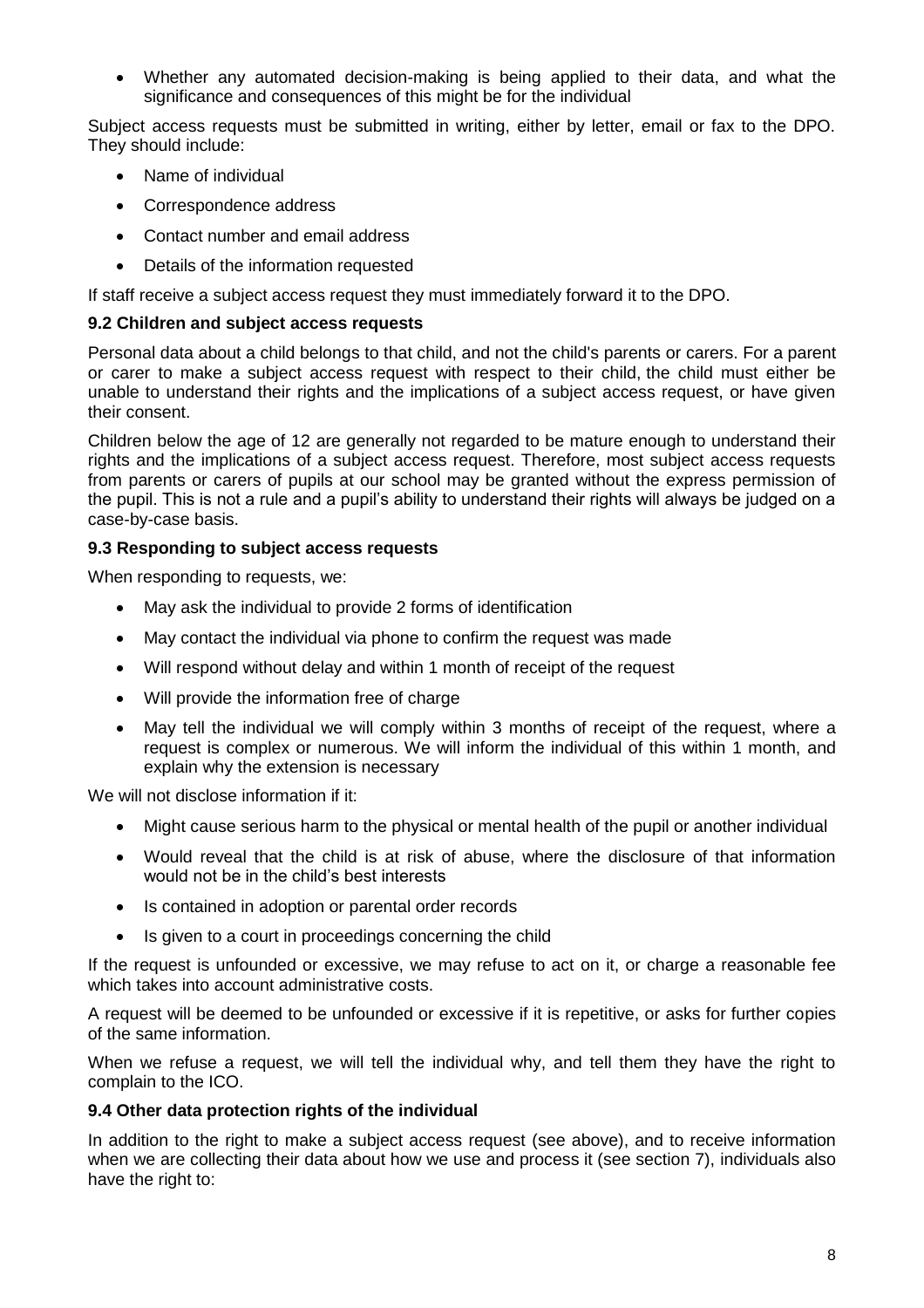- Withdraw their consent to processing at any time
- Ask us to rectify, erase or restrict processing of their personal data, or object to the processing of it (in certain circumstances)
- Prevent use of their personal data for direct marketing
- Challenge processing which has been justified on the basis of public interest
- Request a copy of agreements under which their personal data is transferred outside of the European Economic Area
- Object to decisions based solely on automated decision making or profiling (decisions taken with no human involvement, that might negatively affect them)
- Prevent processing that is likely to cause damage or distress
- Be notified of a data breach in certain circumstances
- Make a complaint to the ICO
- Ask for their personal data to be transferred to a third party in a structured, commonly used and machine-readable format (in certain circumstances)

Individuals should submit any request to exercise these rights to the DPO. If staff receive such a request, they must immediately forward it to the DPO.

## **10. Parental requests to see the educational record**

Parents, or those with parental responsibility, have a legal right to free access to their child's educational record (which includes most information about a pupil) within 15 school days of receipt of a written request.

As an academy we have opted to follow the legal right to free access to a child's educational record for best practice that applies to local authority maintained schools.

# **11. CCTV**

Some of our schools use CCTV in various locations around the school site to ensure it remains safe. We will adhere to the ICO's [code of practice](https://ico.org.uk/media/for-organisations/documents/1542/cctv-code-of-practice.pdf) for the use of CCTV.

We do not need to ask individuals' permission to use CCTV, but we make it clear where individuals are being recorded. Security cameras are clearly visible and accompanied by prominent signs explaining that CCTV is in use.

Any enquiries about the CCTV system in this school should be directed to the Head Teacher.

## **12. Photographs and videos**

As part of our school activities, we may take photographs and record images of individuals within our school.

We will obtain written consent from parents/carers for photographs and videos to be taken of their child for communication, marketing and promotional materials. We will clearly explain how the photograph and/or video will be used to both the parent/carer and pupil.

Uses may include:

- Within school on notice boards and in school magazines, brochures, newsletters, etc.
- Outside of school by external agencies such as the school photographer, newspapers, campaigns
- Online on our school website or social media pages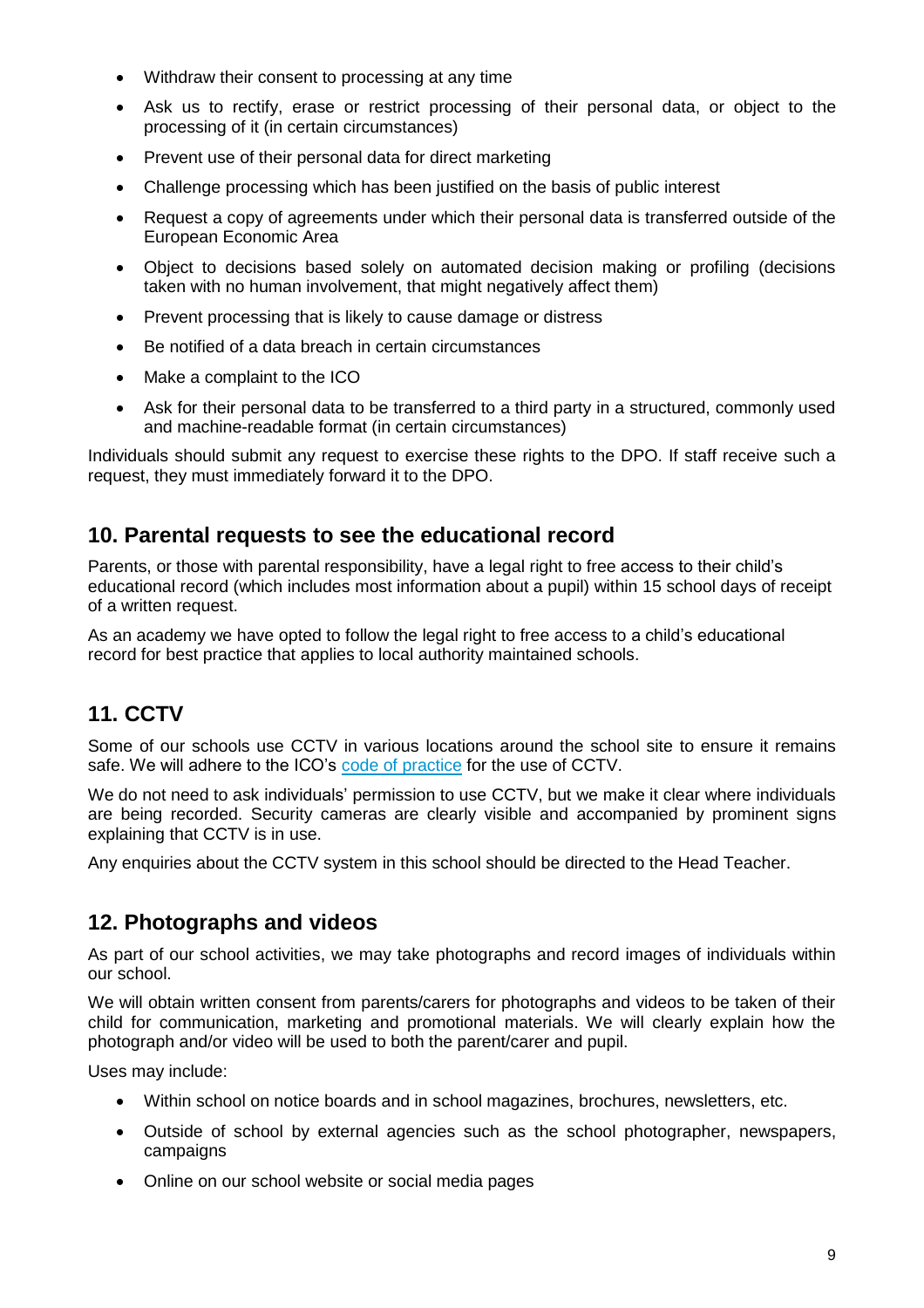Consent can be refused or withdrawn at any time. If consent is withdrawn, we will delete the photograph or video and not distribute it further.

When using photographs and videos in this way we will not accompany them with any other personal information about the child, to ensure they cannot be identified.

See our Photographic and Images Policy for more information on our use of photographs and videos.

## **13. Data protection by design and default**

We will put measures in place to show that we have integrated data protection into all of our data processing activities, including:

- Appointing a suitably qualified DPO, and ensuring they have the necessary resources to fulfil their duties and maintain their expert knowledge
- Only processing personal data that is necessary for each specific purpose of processing, and always in line with the data protection principles set out in relevant data protection law (see section 6)
- Completing privacy impact assessments where the school's processing of personal data presents a high risk to rights and freedoms of individuals, and when introducing new technologies (the DPO will advise on this process)
- Integrating data protection into internal documents including this policy, any related policies and privacy notices
- Regularly training members of staff on data protection law, this policy, any related policies and any other data protection matters; we will also keep a record of attendance
- Regularly conducting reviews and audits to test our privacy measures and make sure we are compliant
- Maintaining records of our processing activities, including:
	- $\circ$  For the benefit of data subjects, making available the name and contact details of our school and DPO and all information we are required to share about how we use and process their personal data (via our privacy notices)
	- $\circ$  For all personal data that we hold, maintaining an internal record of the type of data, data subject, how and why we are using the data, any third-party recipients, how and why we are storing the data, retention periods and how we are keeping the data secure

### **14. Data security and storage of records**

We will protect personal data and keep it safe from unauthorised or unlawful access, alteration, processing or disclosure, and against accidental or unlawful loss, destruction or damage.

In particular:

- Paper-based records and portable electronic devices, such as laptops and hard drives that contain personal data are kept under lock and key when not in use
- Papers containing confidential personal data must not be left on office and classroom desks, on staffroom tables, pinned to notice/display boards, or left anywhere else where there is general access
- Where personal information needs to be taken off site, staff must sign it in and out from the school office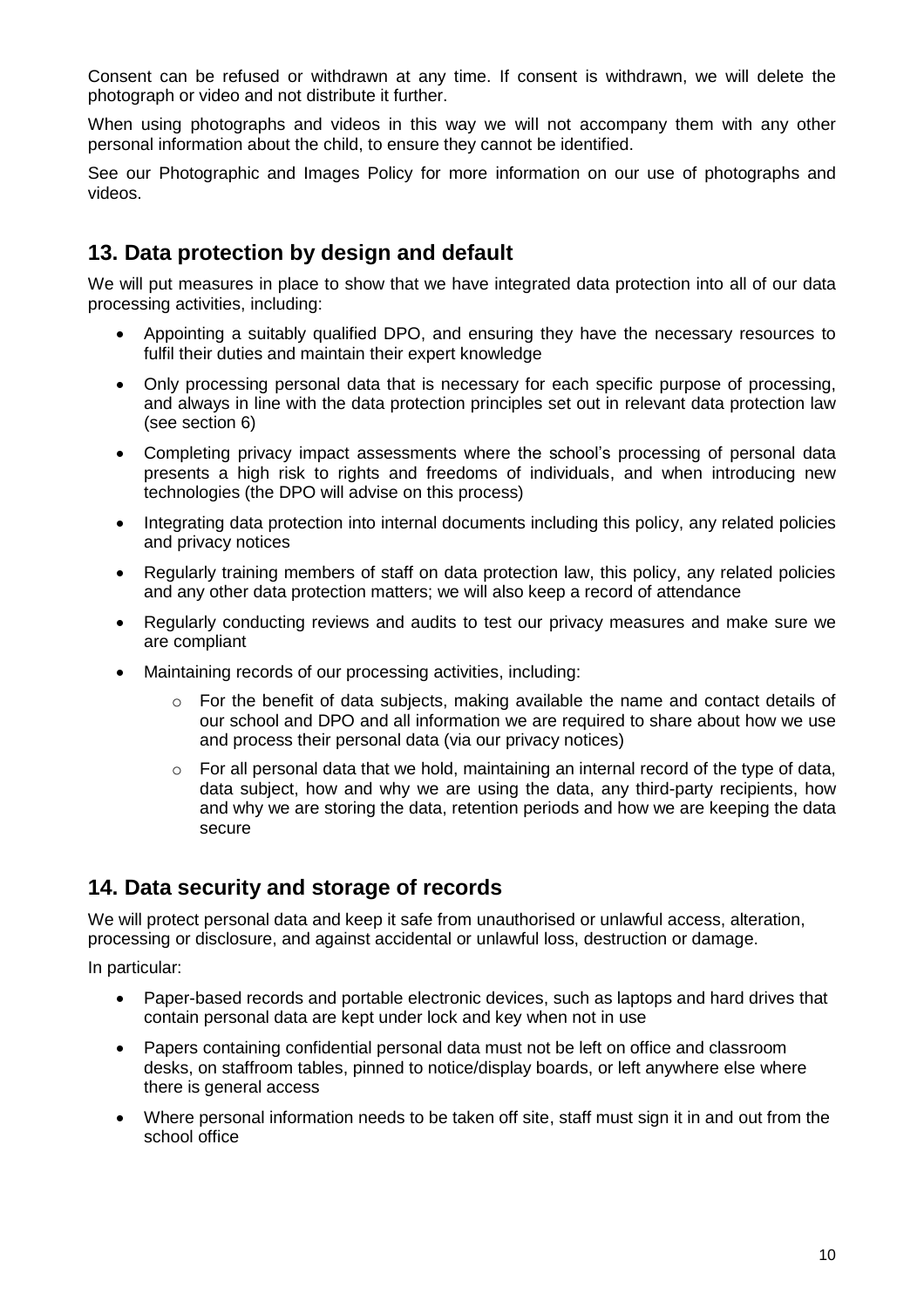- Passwords that are at least 8 characters long containing letters and numbers are used to access school computers, laptops and other electronic devices. Staff and pupils are reminded to change their passwords at least once per new term (i.e. six times per year)
- Encryption software is used to protect all portable devices and removable media, such as laptops and USB devices
- Staff, pupils or governors who store personal information on their personal devices are expected to follow the same security procedures as for school-owned equipment see our Acceptable Use Policy.
- Where we need to share personal data with a third party, we carry out due diligence and take reasonable steps to ensure it is stored securely and adequately protected (see section 8)

## **15. Disposal of records**

Personal data that is no longer needed will be disposed of securely. Personal data that has become inaccurate or out of date will also be disposed of securely, where we cannot or do not need to rectify or update it.

For example, we will shred or incinerate paper-based records, and overwrite or delete electronic files. We may also use a third party to safely dispose of records on the school's behalf. If we do so, we will require the third party to provide sufficient guarantees that it complies with data protection law.

## **16. Personal data breaches**

The school will make all reasonable endeavours to ensure that there are no personal data breaches.

In the unlikely event of a suspected data breach, we will follow the procedure set out in appendix 1.

When appropriate, we will report the data breach to the ICO within 72 hours. Such breaches in a school context may include, but are not limited to:

- A non-anonymised dataset being published on the school website which shows the exam results of pupils eligible for the pupil premium
- Safeguarding information being made available to an unauthorised person
- The theft of a school laptop containing non-encrypted personal data about pupils

# **17. Training**

All staff and governors are provided with data protection training as part of their induction process.

Data protection will also form part of continuing professional development, where changes to legislation, guidance or the school's processes make it necessary.

### **18. Monitoring arrangements**

The DPO is responsible for monitoring and reviewing this policy.

The Local Governing Body will make arrangements to monitor the schools approach to GDPR and compliance with this policy.

This policy will be reviewed and updated if necessary when the Data Protection Bill receives royal assent and becomes law (as the Data Protection Act 2018) – if any changes are made to the bill that affect our school's practice. Otherwise, or from then on, this policy will be reviewed by the Trust **every 2 years** and shared with each LGB.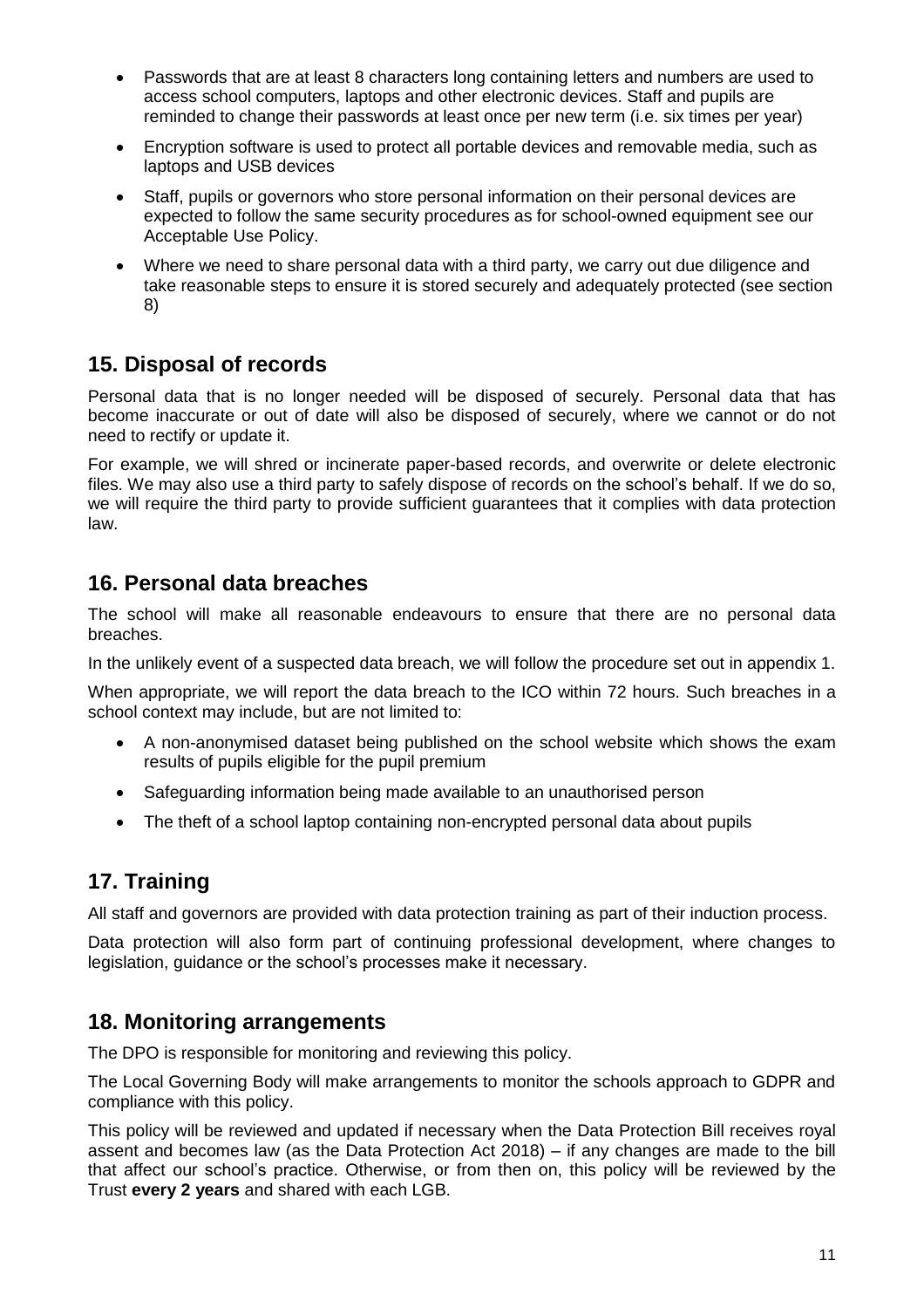# **19. Links with other policies**

This data protection policy is linked to our:

- Freedom of information publication scheme
- Acceptable Use Policy
- E-Safety policy
- Computing Policy (subject)
- Safeguarding Policy
- Photographic and Images Policy

## **Appendix 1: Personal data breach procedure**

This procedure is based on [guidance on personal data breaches](https://ico.org.uk/for-organisations/guide-to-the-general-data-protection-regulation-gdpr/personal-data-breaches/) produced by the ICO.

- On finding or causing a breach, or potential breach, the staff member or data processor must immediately notify the DPO
- The DPO will investigate the report, and determine whether a breach has occurred. To decide, the DPO will consider whether personal data has been accidentally or unlawfully:
	- o Lost
	- o Stolen
	- o Destroyed
	- o Altered
	- o Disclosed or made available where it should not have been
	- o Made available to unauthorised people
- The DPO will alert the headteacher and the chair of governors
- The DPO will make all reasonable efforts to contain and minimise the impact of the breach, assisted by relevant staff members or data processors where necessary. (Actions relevant to specific data types are set out at the end of this procedure)
- The DPO will assess the potential consequences, based on how serious they are, and how likely they are to happen
- The DPO will work out whether the breach must be reported to the ICO. This must be judged on a case-by-case basis. To decide, the DPO will consider whether the breach is likely to negatively affect people's rights and freedoms, and cause them any physical, material or non-material damage (e.g. emotional distress), including through:
	- o Loss of control over their data
	- o Discrimination
	- o Identify theft or fraud
	- o Financial loss
	- o Unauthorised reversal of pseudonymisation (for example, key-coding)
	- o Damage to reputation
	- o Loss of confidentiality
	- o Any other significant economic or social disadvantage to the individual(s) concerned

If it's likely that there will be a risk to people's rights and freedoms, the DPO must notify the ICO.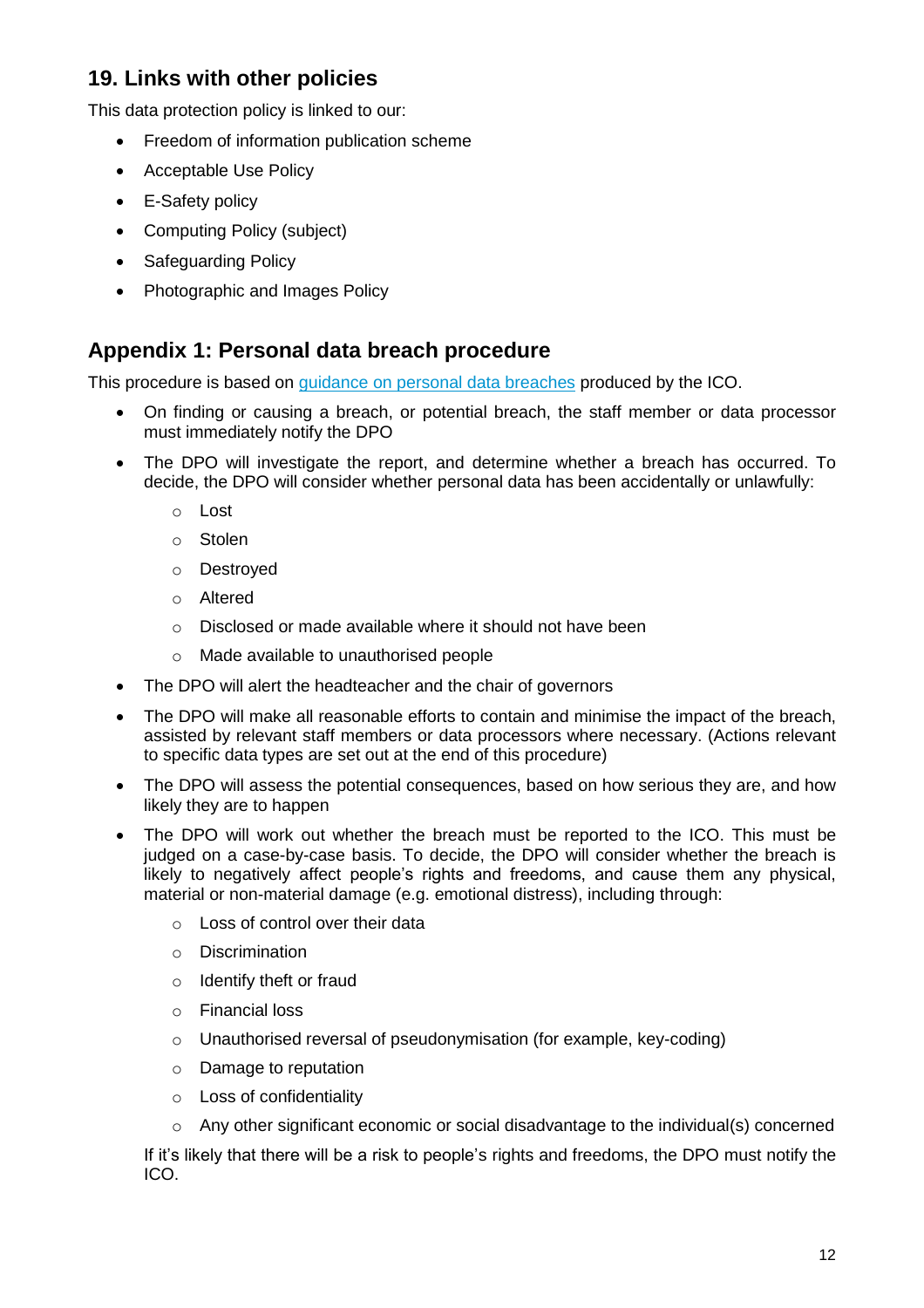- The DPO will document the decision (either way), in case it is challenged at a later date by the ICO or an individual affected by the breach. Documented decisions are stored on the school's computer system.
- Where the ICO must be notified, the DPO will do this via the ['report a breach' page of the](https://ico.org.uk/for-organisations/report-a-breach/)  [ICO website](https://ico.org.uk/for-organisations/report-a-breach/) within 72 hours. As required, the DPO will set out:
	- $\circ$  A description of the nature of the personal data breach including, where possible:
		- The categories and approximate number of individuals concerned
		- The categories and approximate number of personal data records concerned
	- o The name and contact details of the DPO
	- o A description of the likely consequences of the personal data breach
	- $\circ$  A description of the measures that have been, or will be taken, to deal with the breach and mitigate any possible adverse effects on the individual(s) concerned
- If all the above details are not yet known, the DPO will report as much as they can within 72 hours. The report will explain that there is a delay, the reasons why, and when the DPO expects to have further information. The DPO will submit the remaining information as soon as possible
- The DPO will also assess the risk to individuals, again based on the severity and likelihood of potential or actual impact. If the risk is high, the DPO will promptly inform, in writing, all individuals whose personal data has been breached. This notification will set out:
	- o The name and contact details of the DPO
	- o A description of the likely consequences of the personal data breach
	- $\circ$  A description of the measures that have been, or will be, taken to deal with the data breach and mitigate any possible adverse effects on the individual(s) concerned
- The DPO will notify any relevant third parties who can help mitigate the loss to individuals for example, the police, insurers, banks or credit card companies
- The DPO will document each breach, irrespective of whether it is reported to the ICO. For each breach, this record will include the:
	- o Facts and cause
	- o Effects
	- $\circ$  Action taken to contain it and ensure it does not happen again (such as establishing more robust processes or providing further training for individuals)

Records of all breaches will be stored on the school's computer system.

• The DPO and headteacher will meet to review what happened and how it can be stopped from happening again. This meeting will happen as soon as reasonably possible

### **Actions to minimise the impact of data breaches**

We will take the actions set out below to mitigate the impact of different types of data breach, focusing especially on breaches involving particularly risky or sensitive information. We will review the effectiveness of these actions and amend them as necessary after any data breach.

#### *Sensitive information being disclosed via email (including safeguarding records)*

 *If special category data (sensitive information) is accidentally made available via email to unauthorised individuals, the sender must attempt to recall the email as soon as they become aware of the error*